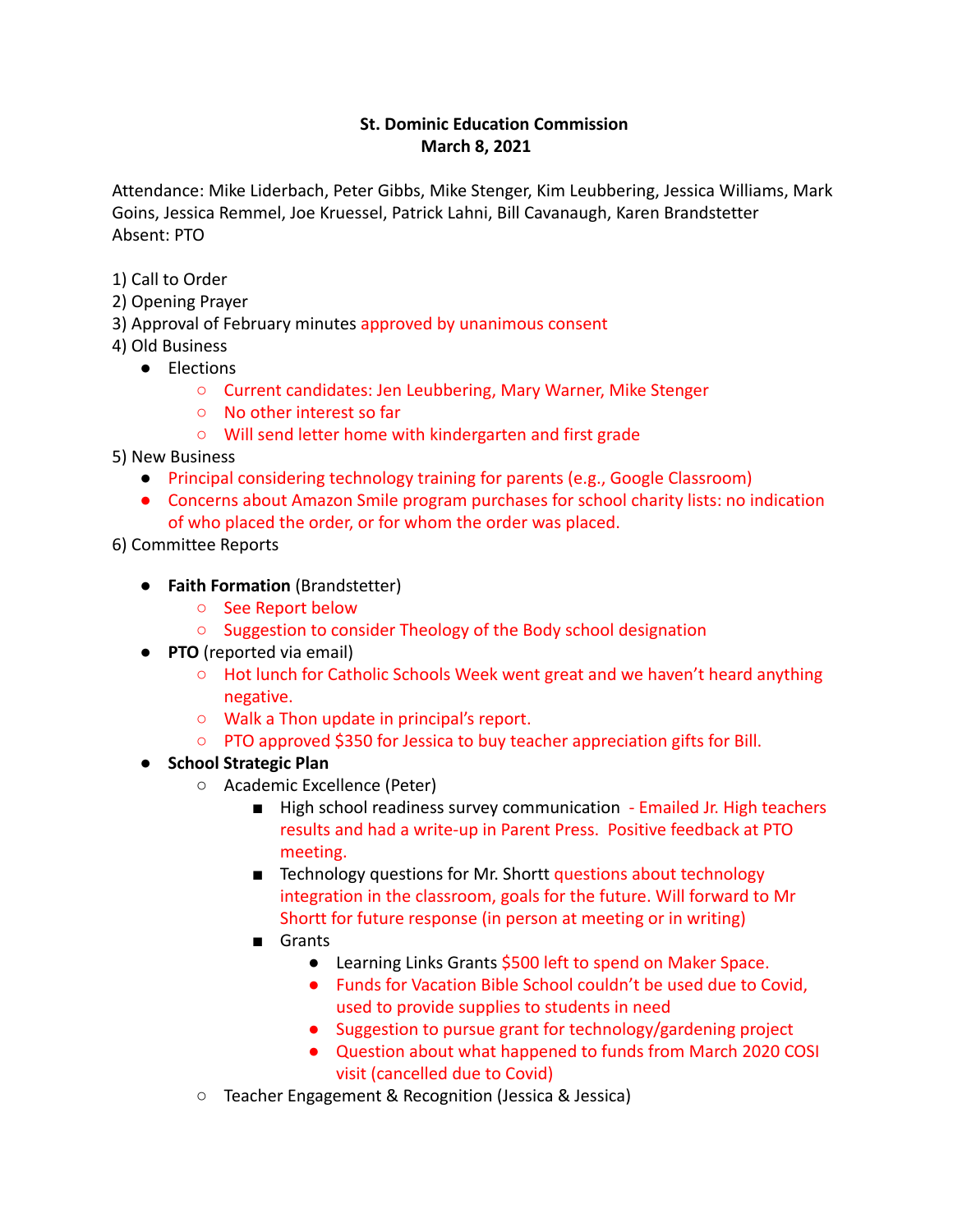- Building formal documentation for posting job openings in various local schools and boards
- Working on revised teacher handbook, onboarding checklist
- Suggestion to tie subjects of in-service to goals of Strategic Plan
- Revisiting teacher survey (last done in Spring 2019)
- \$750 collected for teacher lunches, 3rd Thurs of each month
- Catholic Culture, Community & Family (Brandstetter)
	- 5th grade, 8th grade took archdiocese testing for religious aptitude, results pending
- Marketing & Communication (Mark & Joe)
	- School Website Principal intends to discuss with parish leadership tomorrow (3/9)
	- Google ad grant Working on locating tax exempt documentation
	- Marketing discussions with Parish? (Bill) No current chair for marketing committee, no regular meetings. Needs are filled ad hoc. Principal to coordinate meeting with parish leaders, Joe and Mark.
	- Social Media Policy Update (Peter) Received preliminary feedback from parish office regarding school distribution. Need to reinforce with them that intent is for policy to cover all parish organizations.
	- PTO acquiring Welcome signs for 2021-22 new students (preK, K, 1st)
	- Desire to reinforce school brand identity (marketing collateral, web site, athletics gear, etc.)
- **Principal's Report** (Bill) see report below
- **Tuition Credit** (Lahni)
	- Kroger \$3390 for Nov-Jan, ~550 families enrolled. Enrollment has increased quarterly, but revenue has been constant. Will send program information to new school families.
	- \$210, 86 supporters from Amazon for most recent quarter
	- Upcoming:
		- April 13 Frisch's, 20% of sales
		- May 11 Chipotle 33% of sales
		- March 28 West Side Brewery, decided to postpone until health dept lifts restrictions
- 7) Next Meeting: Monday, April 12 at 7 pm, school library.
- 8) Closing Prayer
- 9) Adjournment (8:45)

### **Principal's Report**

1. Registration: We have approximately 80% of current student registration collected at this time. Once we have most of the registration numbers finalized, I will inform our staff, school community and Education Commission of what the numbers are by grade level. Considering ways to recognize or incentivize classes with high-level on-time registration.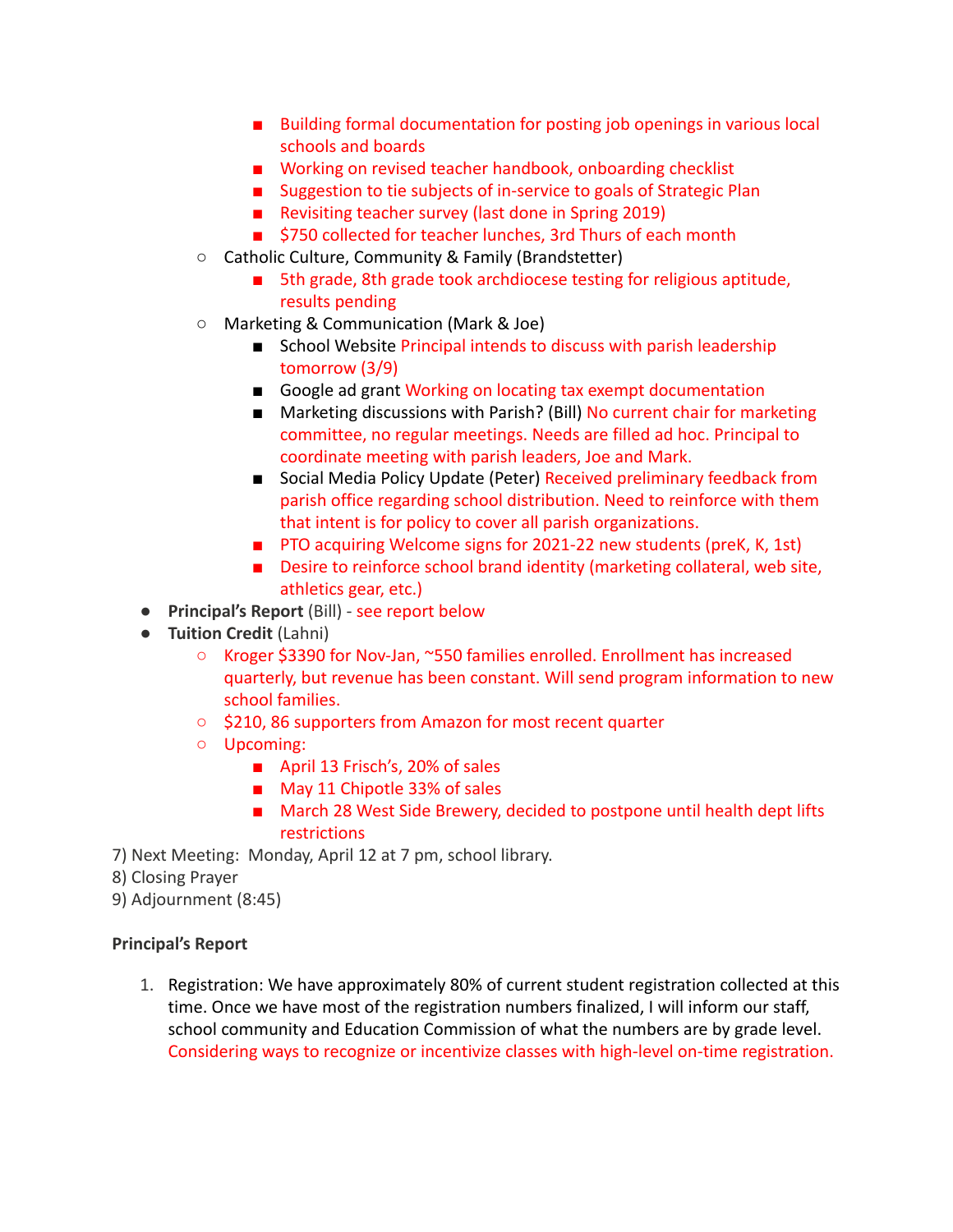- 2. We received 25 new Chromebooks from Fuller two weeks ago. Josh added the software to them last week and as luck would have it, we did not have to order a new cart for these devices because last year a very expensive computer cart just showed up one day last year in the aux. lab. Nobody knows how we got it and we never paid for it. We are going to use that cart for these devices and Josh should have everything up and running very soon so the students can use them! As for the other 200 Chromebooks we ordered in the summer, I was told that they won't arrive until May 2021 or later.
- 3. Religious In-service for the teachers on Friday March 19. Fr. Chris, Fr. Jim and Karen Brandstetter will lead the teachers. Here's the proposed agenda of the day:

We will do some opening prayer/Scripture, then we will take the same format and work it through three times:

- a. Each of us (Jim, Chris and myself) will give a twenty minute "witness" focusing on what we have learned as disciples of Christ, as learners following Jesus.
- b. We will have focused table talk among the teachers reflecting on some questions based on each witness.
- c. Then each table will share the highlights of their table talk.

Then we will close with a guided meditation led by Fr. Chris.

- 4. Confirmation for our 8<sup>th</sup> Graders will be Saturday April 24 at 11:00 am (homeroom 8A) and 1 pm (8B). Fr. Jim will be confirming our  $8<sup>th</sup>$  graders and Fr. Chris, Deacon Mark and Karen Brandstetter will be there to plan and assist in this wonderful day.
- 5. Walk-A-Thon-Information will be going out this week. Mark your calendars for May 14 with the Rain Out Day of May 21.
- 6. The target date to publish the calendar for next school year is Friday March 26 in the Parent Press.
- 7. Finance Council meets on Wednesday March 24. Tuition will most likely be established for next school year at this meeting. We will then publish this to the school community shortly thereafter.
- 8. First Holy Communion for our 2<sup>nd</sup> graders will be Saturday May 1 at 11:00 am in the church.
- 9. A prioritized Capital Improvement List was given to Fr. Jim, Deacon Mark and Charlie at the end of February. Input from the staff, Education Commission, and Athletic Association were compiled. Once the parish administration and I have a chance to discuss these, then we will discuss costs involved, who can pay for them, timelines, and deadlines when these will be accomplished.